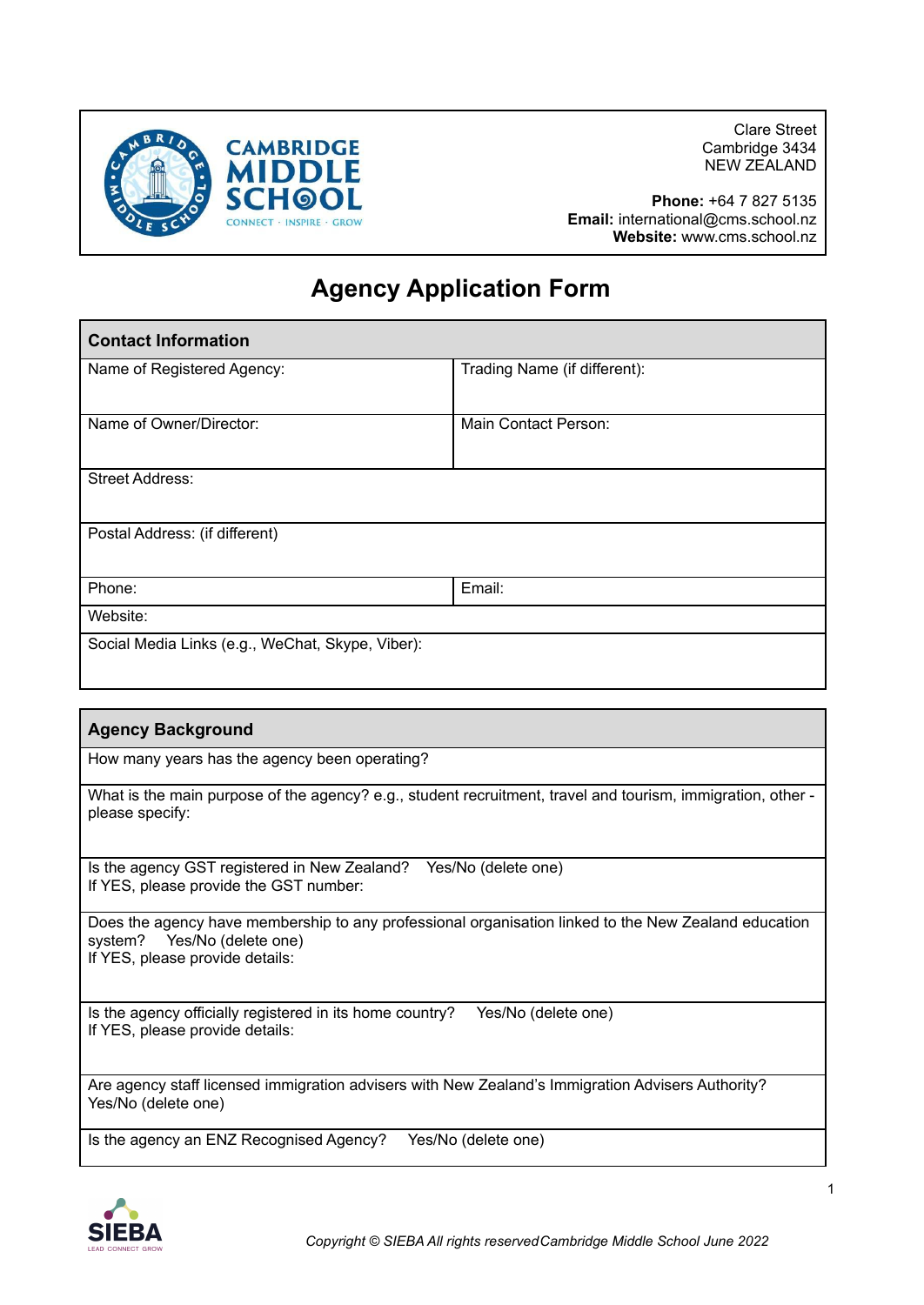| Please list any of your staff that have completed the ENZ education agent online training:                                                                                               |                 |  |  |
|------------------------------------------------------------------------------------------------------------------------------------------------------------------------------------------|-----------------|--|--|
|                                                                                                                                                                                          | Date completed: |  |  |
| <b>International Student Recruitment Experience</b>                                                                                                                                      |                 |  |  |
| How many student advisers does the agency employ?                                                                                                                                        |                 |  |  |
| Yes/No (delete one)<br>Does the agency publish a company prospectus or brochure in English?<br>If YES, please include a link to this material:                                           |                 |  |  |
| Which countries does the agency recruit students from?                                                                                                                                   |                 |  |  |
| Which countries does the agency send students to?                                                                                                                                        |                 |  |  |
| What education levels does the agency recruit students for (e.g., primary, secondary, undergraduate,<br>postgraduate)?                                                                   |                 |  |  |
| In addition to the commission received from providers, does the agency charge clients any type of<br>additional fee at any stage? Yes/No (delete one)<br>If YES, please provide details: |                 |  |  |
| How many students did the agency recruit LAST YEAR in total?                                                                                                                             |                 |  |  |
| How many of these students were recruited for New Zealand education providers?                                                                                                           |                 |  |  |

## **Knowledge of New Zealand**

Does the agency have a representative in New Zealand? Yes/No (delete one)

Does the agency currently provide services to any other schools in New Zealand? Yes/No (delete one) If YES, please provide details:

Does the agency assist students with travel and immigration requirements? Yes/No (delete one)

What systems does the agency have in place for checking that students have the required English language proficiency and other academic entry requirements?

What systems does the agency have in place to ensure students meet immigration requirements (if applicable)?

Are agents aware of the New Zealand Education (Pastoral Care of International Students) Code of Practice 2021? Yes/No (delete one)

How many students does the agency anticipate sending to Cambridge Middle School per year?